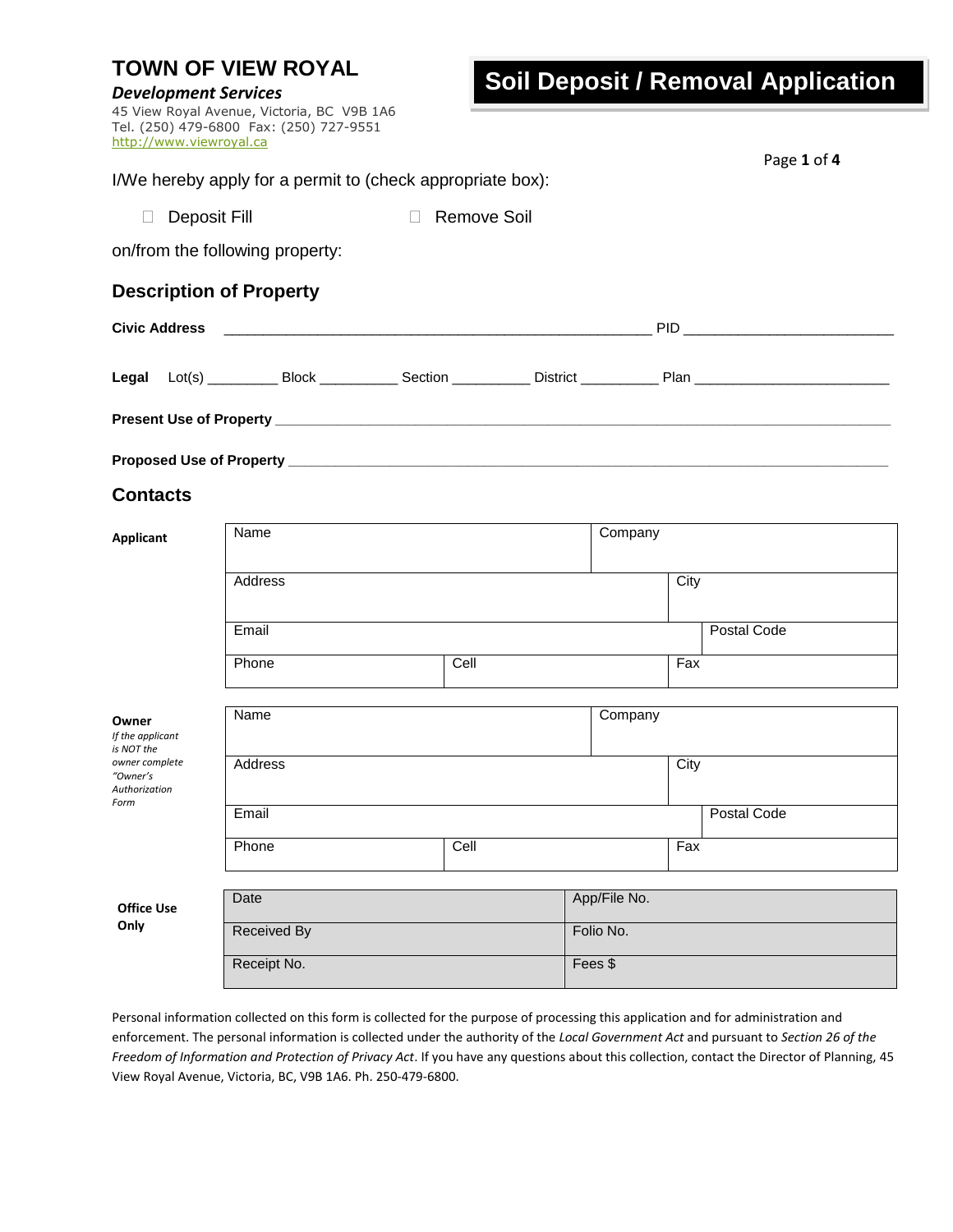### **TOWN OF VIEW ROYAL**

### *Development Services*

45 View Royal Avenue, Victoria, BC V9B 1A6 Tel. (250) 479-6800 Fax: (250) 727-9551 [http://www.viewroyal.ca](http://www.viewroyal.ca/)

# **Soil Deposit / Removal Application**

|                                                          |                                                                               | Page 2 of 4 |
|----------------------------------------------------------|-------------------------------------------------------------------------------|-------------|
|                                                          | Authorization of Owner to make an Application (if not applicable leave blank) |             |
|                                                          |                                                                               |             |
|                                                          |                                                                               |             |
|                                                          |                                                                               |             |
|                                                          |                                                                               |             |
|                                                          |                                                                               |             |
|                                                          | (please print name(s))                                                        |             |
| to apply for a Sign Permit Application on my/our behalf. |                                                                               |             |
| Name (please print)                                      | Signature of Owner                                                            | Date        |
| Name (please print)                                      | Signature of Owner                                                            | Date        |
| Name (please print)                                      | Signature of Owner                                                            | Date        |
| Name (please print)                                      | Signature of Owner                                                            | Date        |

\_\_\_\_\_\_\_\_\_\_\_\_\_\_\_\_\_\_\_\_\_\_\_\_\_\_\_\_\_\_\_\_\_\_\_\_\_\_\_\_\_\_\_\_\_\_\_\_\_\_\_\_\_\_\_\_\_\_\_\_\_\_\_\_\_\_\_\_\_\_\_\_\_\_\_\_\_\_\_\_\_\_

\_\_\_\_\_\_\_\_\_\_\_\_\_\_\_\_\_\_\_\_\_\_\_\_\_\_\_\_\_\_\_\_\_\_\_\_\_\_\_\_\_\_\_\_\_\_\_\_\_\_\_\_\_\_\_\_\_\_\_\_\_\_\_\_\_\_\_\_\_\_\_\_\_\_\_\_\_\_\_\_\_\_

\_\_\_\_\_\_\_\_\_\_\_\_\_\_\_\_\_\_\_\_\_\_\_\_\_\_\_\_\_\_\_\_\_\_\_\_\_\_\_\_\_\_\_\_\_\_\_\_\_\_\_\_\_\_\_\_\_\_\_\_\_\_\_\_\_\_\_\_\_\_\_\_\_\_\_\_\_\_\_\_\_\_

\_\_\_\_\_\_\_\_\_\_\_\_\_\_\_\_\_\_\_\_\_\_\_\_\_\_\_\_\_\_\_\_\_\_\_\_\_\_\_\_\_\_\_\_\_\_\_\_\_\_\_\_\_\_\_\_\_\_\_\_\_\_\_\_\_\_\_\_\_\_\_\_\_\_\_\_\_\_\_\_\_\_

\_\_\_\_\_\_\_\_\_\_\_\_\_\_\_\_\_\_\_\_\_\_\_\_\_\_\_\_\_\_\_\_\_\_\_\_\_\_\_\_\_\_\_\_\_\_\_\_\_\_\_\_\_\_\_\_\_\_\_\_\_\_\_\_\_\_\_\_\_\_\_\_\_\_\_\_\_\_\_\_\_\_

\_\_\_\_\_\_\_\_\_\_\_\_\_\_\_\_\_\_\_\_\_\_\_\_\_\_\_\_\_\_\_\_\_\_\_\_\_\_\_\_\_\_\_\_\_\_\_\_\_\_\_\_\_\_\_\_\_\_\_\_\_\_\_\_\_\_\_\_\_\_\_\_\_\_\_\_\_\_\_\_\_\_

**Purpose of Operation** (attach separate sheet if necessary)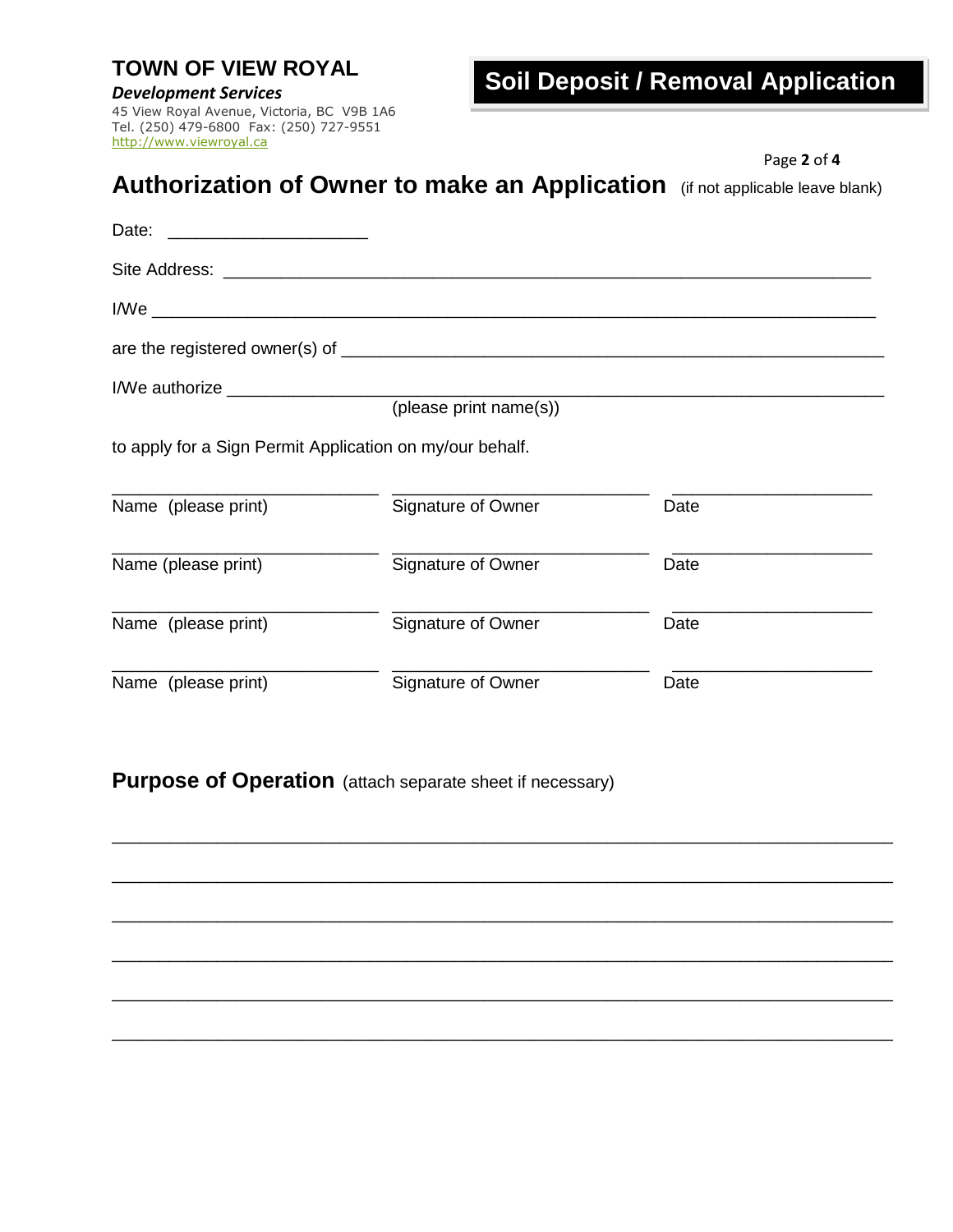## **TOWN OF VIEW ROYAL**

### *Development Services*

45 View Royal Avenue, Victoria, BC V9B 1A6 Tel. (250) 479-6800 Fax: (250) 727-9551 [http://www.viewroyal.ca](http://www.viewroyal.ca/)

# **Soil Deposit / Removal Application**

Page **3** of **4**

## **Application Requirements**

### *A complete soil deposit/removal application contains:*

- $\Box$  A complete application form
- $\Box$  Detailed plans and specifications prepared by a qualified person, containing, where applicable, the following information:
	- o Existing grades and contours shown in accordance with reasonable engineering standards, with a contour interval of not more than 2 metres;
	- o All pertinent topographic features, buildings, structures and tree cover;
	- $\circ$  The proposed slopes which will be maintained upon completion of a fill deposit operation;
	- o The methods proposed to control erosion of the banks of deposited fill;
	- o The proposed methods of drainage control for the site during and after the operation;
	- o The proposed methods of access to the site during the operation;
	- o The proposed progressive stages of filling or excavation during the permit period showing contours, grades and slopes on separate plans for each stage, including specific completion dates for each stage;
	- $\circ$  The proposed contour of the land in its final state upon completion of the operation with contours as specified above and showing the methods of access and positive methods of permanent drainage on a separate plan;
	- o The proposed location of buffer zones and tree cover as well as the location, grade and width of berms;
	- o The proposed landscape plan for the reclamation of the permit area showing all plantings (including ground cover and trees), and the commencement and completion date for each stage of the restoration.
- Application Fees (*Please contact Development Services to determine the total fees for your application*). The appropriate fees must be submitted at the time of application.